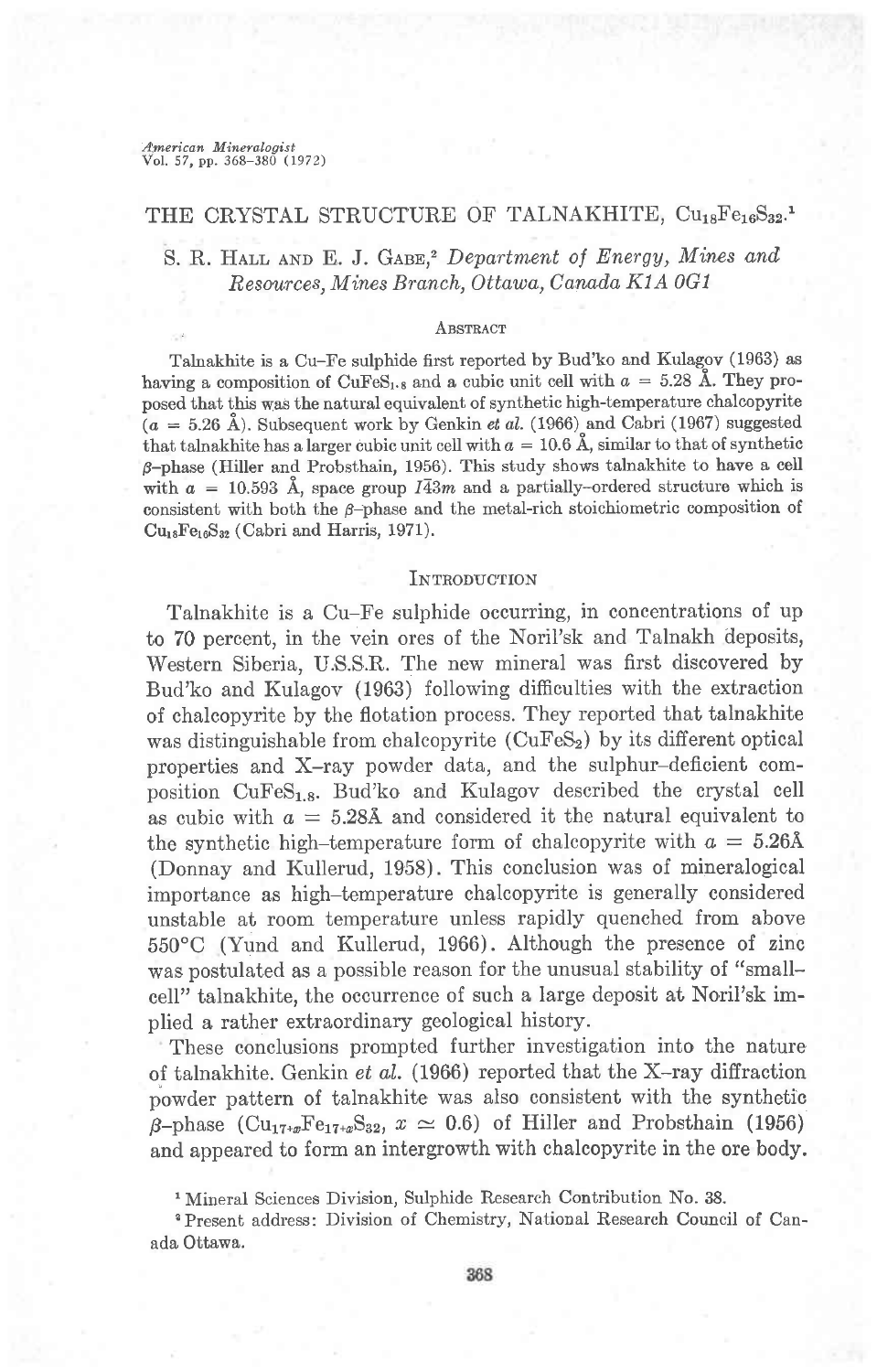They concluded therefore that talnakhite was a partially ordered phase intermediate betweeri the normal ordered chalcopyrite (Pauling and Brockway, 1932) and a disordered small cubic cell phase unstable at room temperature. The electron microprobe analyses of Genkin et aL. (1966) and Cabri (1967) failed to detect the presence of zinc in the new mineral. The authors pointed out that the presence of sphalerite would account for the zinc reported in the original analysis.

Cabri (1967) found that the Noril'sk ore sample contained two minerals with the (Cu,Fe): S ratio close to unity. When physically separated, one of these was chalcopyrite itself and the other gave a more extensive diffraction pattern, particularly in the low-angle region, than the data of either Bud'ko and Kulagov (1963) or Genkin et aI. (1966). All the lines on this pattern could be indexed assuming the body-centred cell of  $\beta$ -phase except for two weak reflections due to a small chalcopyrite impurity. Cabri therefore proposed that the mineral talnakhite was in fact the natural form of the  $\beta$ -phase rather than of high-temperature chalcopyrite. Electron microprobe analyses first suggested that the stoichiometry for this mineral was Cu <sub>18</sub>Fe<sub>18</sub>S<sub>32</sub> similar to that stated for the  $\beta$ -phase. Subsequent analyses on a larger number of natural and synthetic samples indicate, however, that the composition is closer to the stoichiometry  $\text{Cu}_{18}\text{Fe}_{16}\text{S}_{32}$ (Cabri and Harris, 1971). The formula may also be written as  $Cu<sub>9</sub>F<sub>ex</sub>S<sub>16</sub>$ 

### **EXPERIMENTAL**

The crystals of talnakhite were obtained from Dr. L. J. Cabri of the Mineral Sciences Division. These occur as irregular fragments which show no observable twinning effects but have a relatively high mosaic spread. Attempts to grind these fragments to spheres were unsuccessful and a crystal approximating a parallelpiped was selected for further work. The dimensions were approximately  $0.1 \times 0.2 \times 0.2$ mm.

Precession films of the 0kl, 1kl, 2kl, h0l, h1l, h2l, and h3l levels show only reflections satisfying the condition  $h + k + l = 2n$  and Laue symmetry m3m. This permits three possible space groups;  $I432$ ,  $I\overline{4}3m$ , and  $Im3m$ . The films also show a marked superlattice pattern, in which reflections with h, k,  $l = 2n$  and  $h + k$ ,  $h + l = 4n$  are the most intense and this suggests the presence of a sphalerite-like subcell with  $a = 5.3$  Å. The tetrahedral coordination in such a subcell is not permitted for the spacegroups  $I432$  and  $Im3m$ . The spacegroup  $I\overline{4}3m$  was therefore selected as the correct one on the basis of the superlattice reflections.

The final cell parameters were derived using a least squares method applied to the diffractometer angles 20,  $\phi$ ,  $\chi$ , and  $\omega$ , and assuming a triclinic cell. These angles were obtained from an automatic alignment process (Busing, 1970) on the 24 equivalents of the 0, 4, 12 reflection. This gave the values  $a = b = c = 10.593(3)$  Å and  $\alpha =$  $\beta = \gamma = 90.00(3)$ °. The cell contents were established by electron probe analysis (Cabri and Harris, 1971) as: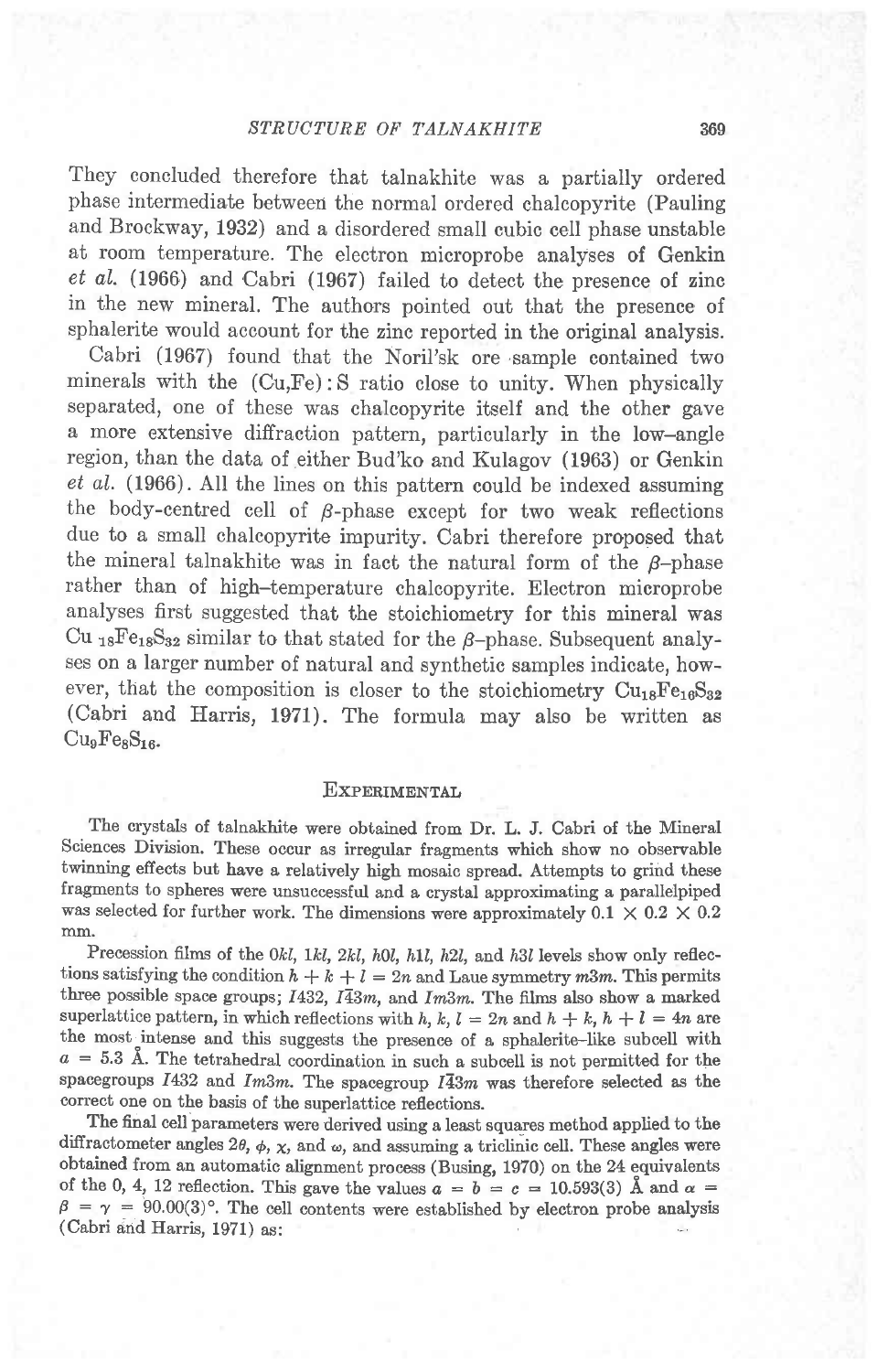$Cu = 27.10(13)$  atomic percent  $Fe = 24.15(15)$  atomic percent  $Ni = 0.59 (05)$  atomic percent<br> $S = 48.16 (13)$  atomic percent  $= 48.16(13)$  atomic percent

giving a chemical formula of  $Cu<sub>17.9</sub>(Fe<sub>15.9</sub>Ni<sub>0.4</sub>)S<sub>31.8</sub>$  and the stoichiometry Cu<sub>18</sub> Fe<sub>16</sub>S<sub>32</sub>. The calculated density of 4.28 g cm<sup>-3</sup>, assuming one formula per unit cell, compares favourably with the value  $4.24(5)$  g cm<sup>-3</sup> measured pycnometrically (Cabri, 1967). Wiih this formula and density, the linear absorption coefficient  $\mu = 142.8$  cm<sup>-1</sup> for MoK $\alpha$  radiation.

The initial intensity data of talnakhite were collected some: two years ago and have been recollected on a number of occasions since as the data collection facilities improved. The nature of the superlattice means that the intensities of about 75 percent of the reflections are relatively weak, and this necessitated more than usual care with the counting statistics. In the initial measurement of intensities only about 12 percent of the reflections were considered significant at the 10 percent statistical level [i,e.,  $I(\text{net}) > 1.65\sigma(I)$ ]. Subsequent measurements increased the proportion of observable reflections until finally 189 of the 528 examined in the  $2\theta$  range from  $0^{\circ}$  to  $90^{\circ}$  (MoK $\alpha$  radiation) were accepted using the above criterion, and subsequently considered'observed'.

The final measurements were made on an automatic 4-circle diffractometer<sup>1</sup> using graphite monochromatized MoK $\alpha$  radiation. The  $\theta/2\theta$  scan width (3-3.5°) was adjusted for dispersion. Background counts were measured each side of the peak, for approximately the same length of time as that taken for the scan. The intensities of three reference reflections were recorded after every 25 measurements in order to monitor the crystal alignment and insfrumental stability. No significant variation in the intensities of the reference reflections was observed during the data collection process.

Absorption corrections were computed (Gabe and O'Byrne, 1970) by Gaussian integration for the crystal shape and  $\mu$ -value described above and applied to the net intensities averaged from three separate measurements. The normal Lorentz and polarization factors were applied to produce a set of observed structure factors from these values.

## STRUCTURE DETERMINATION

Although there were significant differences in composition between the synthetic  $\beta$ -phase (Hiller and Probsthain, 1956) and talnakhite, it was anticipated from diffraction data that their structures would be very similar. However, because the model for the  $\beta$ -phase was proposed from limited data and not refined, the present determination was carried out independently.

The distribution of diffraction intensities indicated that talnakhite, to a first approximation, could be considered initially in terms of a disordered sphalerite-like (Cu, Fe)S cell, which was related to the 10.6Å cell by the diagonal transformation matrix  $[1/2,1/2,1/2]$  and the

<sup>1</sup> Gabe, E. J., G. E. Alexander, and R. H. Goodman (1971). The Mines Branch on-line single crystal diffractometer. Mineral Sciences Division Report MS 71-54.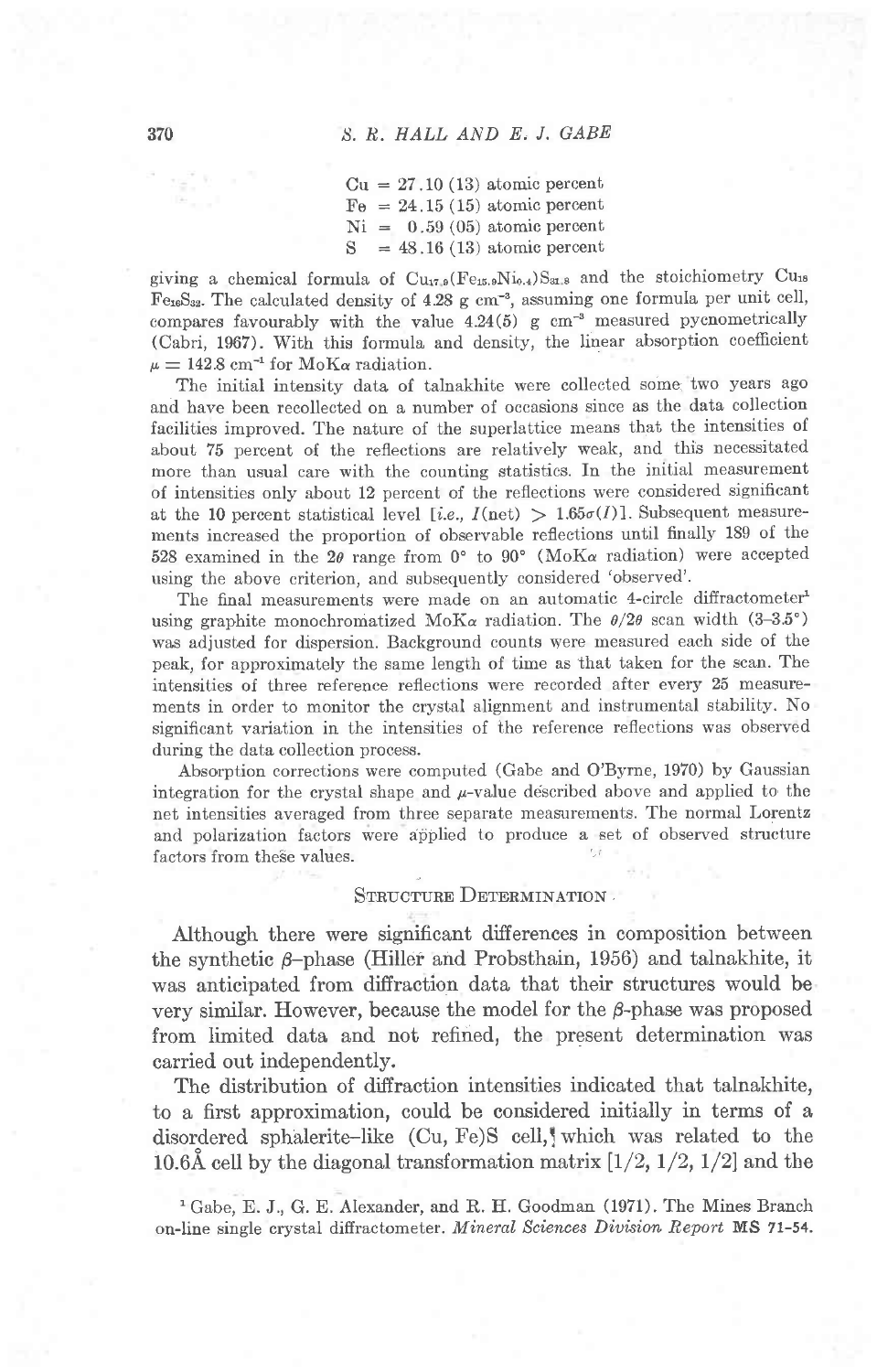## STRUCTURE OF TALNAKHITE



Frc. 1. Unit cell model showing the crystal structure of talnakhite determined in this analysis. It is essentially equivalent to the structure of the synthetic  $\beta$ -phase (Hiller and Probsthain, 1956.)

origin translation  $(1/4, 1/4, 1/4)$ . Structure factors were calculated assuming this model, with 32 S atoms at the  $I\overline{4}3m$  sites 8c(1/8, 1/8, 1/8) and  $24g(1/8, 3/8, 3/8)$ ; and  $32$  (Cu, Fe) atoms at the sites  $12e(1/4, 0, 0)$ ,  $12d(1/4, 1/2, 0)$ , and  $8c(1/4, 1/4, 1/4)$ . The overall isotropic temperature factor was  $1.1\AA^2$ . This and all subsequent calculations were performed on a Univac 1180 computer using the programs in the XRAY crystallographic system.' The Cu, Fe, and S atomic scattering factors were those of Cromer and Waber (1965), calculated using relativistic Dirac-Slater wave functions. The scattering factor for the (Cu, Fe) atoms was approximated as the average  $[f(Cu) + f(Fe)]/2$ . The agreement between observed and calculated structure factors resulted'in a *R*-value of 0.31. A difference  $(|F_{\rm e}| - |F_{\rm c}|)$  synthesis was calculated to determine the difference between the sphalerite-Iike model and the true structure. The only major electron density residual in the synthesis was at the cell origin. This suggested that the site  $2a(0, 0, 0)$  was occupied by the two additional metals which had been excluded from the sphalerite-like model. Agreement between the structure factors, calculated with the two  $(Cu, Fe)$  atoms at the  $2a$  sites, and the observed data improved considerably and resulted in an  $R$ -value of 0.22. This showed that the structure of talnakhite was essentiallv consistent with the model proposed for the  $\beta$ -phase by Hiller and Probsthain (1956). The structure is shown diagrammatically in Figure 1.

'Stewart, J. M., F. A. Kundell, and J. C. Baldwin (1970) The XRAY system of crystallographic programs. Computer Science Centre Report, U. of Maryland.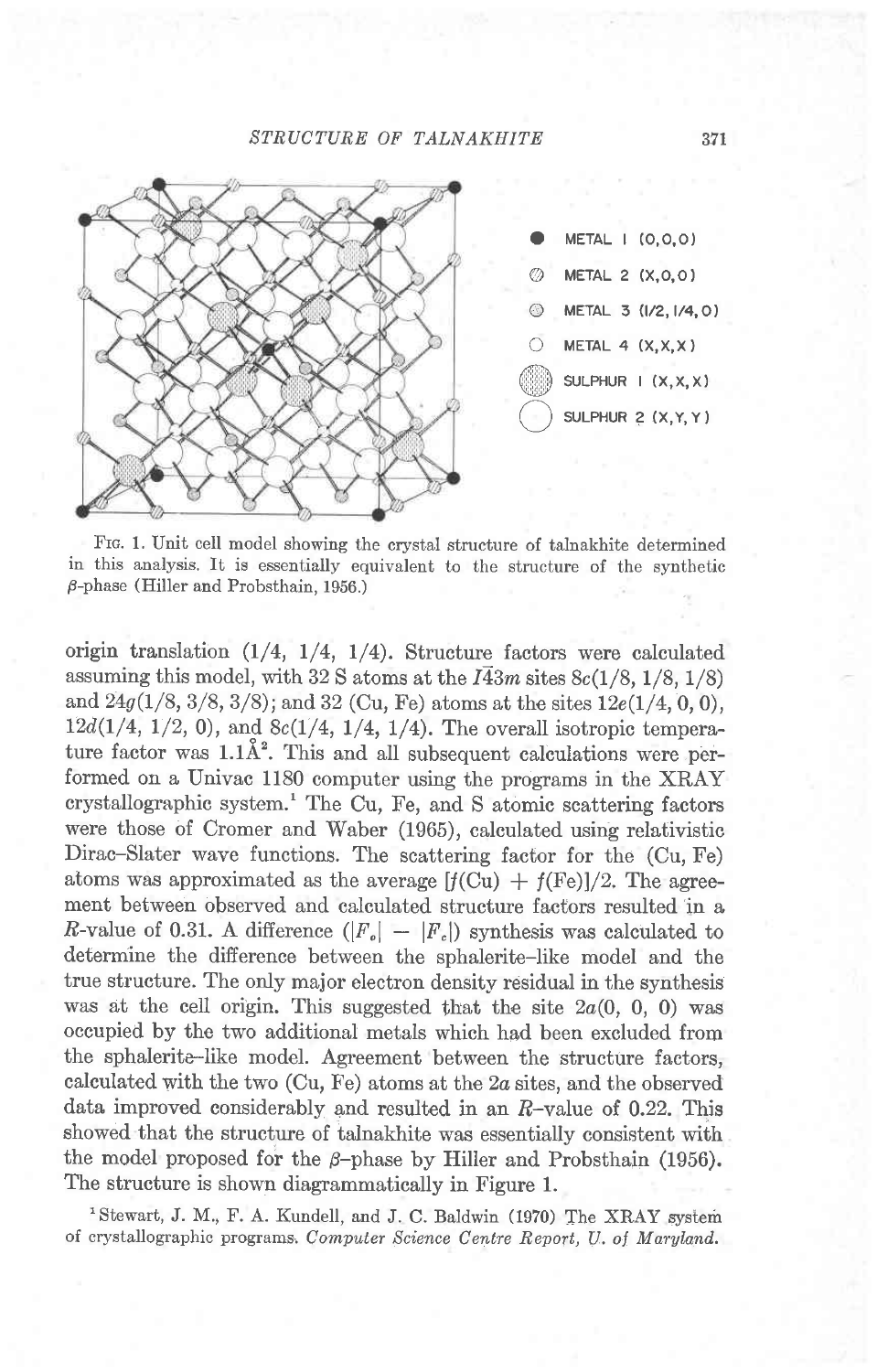With the inclusion of the additional two metal atoms [the (Cu, Fe) atoms will subsequently be referred to as metal or  $M$  atoms], the most significant features in the difference maps could be attributed either to shifts of certain metal and sulphur atoms from the ideal sphaleritelike sites or to changes in individual atomic temperature factors. These features were well-defined so that manual adjustment of the coordinates and isotropic thermal parameters, in a series of structure factordifference synthesis calculations, quickly improved the agreement  $R$ -value for the observed reflections to 0.071. At this stage the only significant features in the difference map were *negative* residual shells, roughly spherical in shape, surrounding each of the metal sites. This indicated that the calculated radial distribution of electron density was excessively high beyond about  $0.2$ Å from the atom center and, in turn, that the calculated scattering was too large at low Bragg angles. These features appeared to result either from using an atomic scattering curve which was excessively high at low sin  $\theta/\lambda$  values, or from a combination of too high a site occupancy and too high a temperature factor.

The latter of these two possibilities was less likely however, because the average temperature factor of the metals was not high  $(-1.3\text{\AA})^2$ and the site enclosed in the most pronounced negative shell had the lowest temperature factor  $(0.80\text{\AA})^2$ . In addition, the postulated model of. 34 M atoms and 32 S atoms agreed closely with the actual composition and, apart from some residual about the metal sites, there were no other features in the difference map to suggest that the metals were situated in other sites. On the other hand, a neutral scattering euwe had been used for the metal atoms up to this point whereas Mössbauer and magnetic susceptibility measurements (Cabri and Goodman, 1970; Townsend et al., 1971) indicate talnakhite is essentially antiferromagnetic similar to chalcopyrite (Donnay et al., 1958). This implies that, like chalcopyrite, the metals are probably in the form of Cu<sup>+</sup> and Fe<sup>3+</sup> ions. A scattering curve was therefore prepared from the average of the Cu<sup>+</sup> and Fe<sup>3+</sup> curves of Cromer and Waber (1965). Structure factors were calculated using the average ionized curve for the metal atoms and the S<sup>2-</sup> curve of Tomiie and Stam  $(1958)$ , and this improved the agreement  $R$ -value to 0.059.

Although this lent support to the concept of positivily ionized metal atoms, no attempt had been made up to this point to establish the ordering of the copper or iron atoms at specific metal sites. The symmetry of the space group  $I\overline{4}3m$  does not permit the complete ordering of Cu and Fe atoms in a sphalerite-like structure while still maintaining a stoichiometry of  $\text{Cu}_{18}\text{Fe}_{16}\text{S}_{32}$ . This inherent requirement for disorder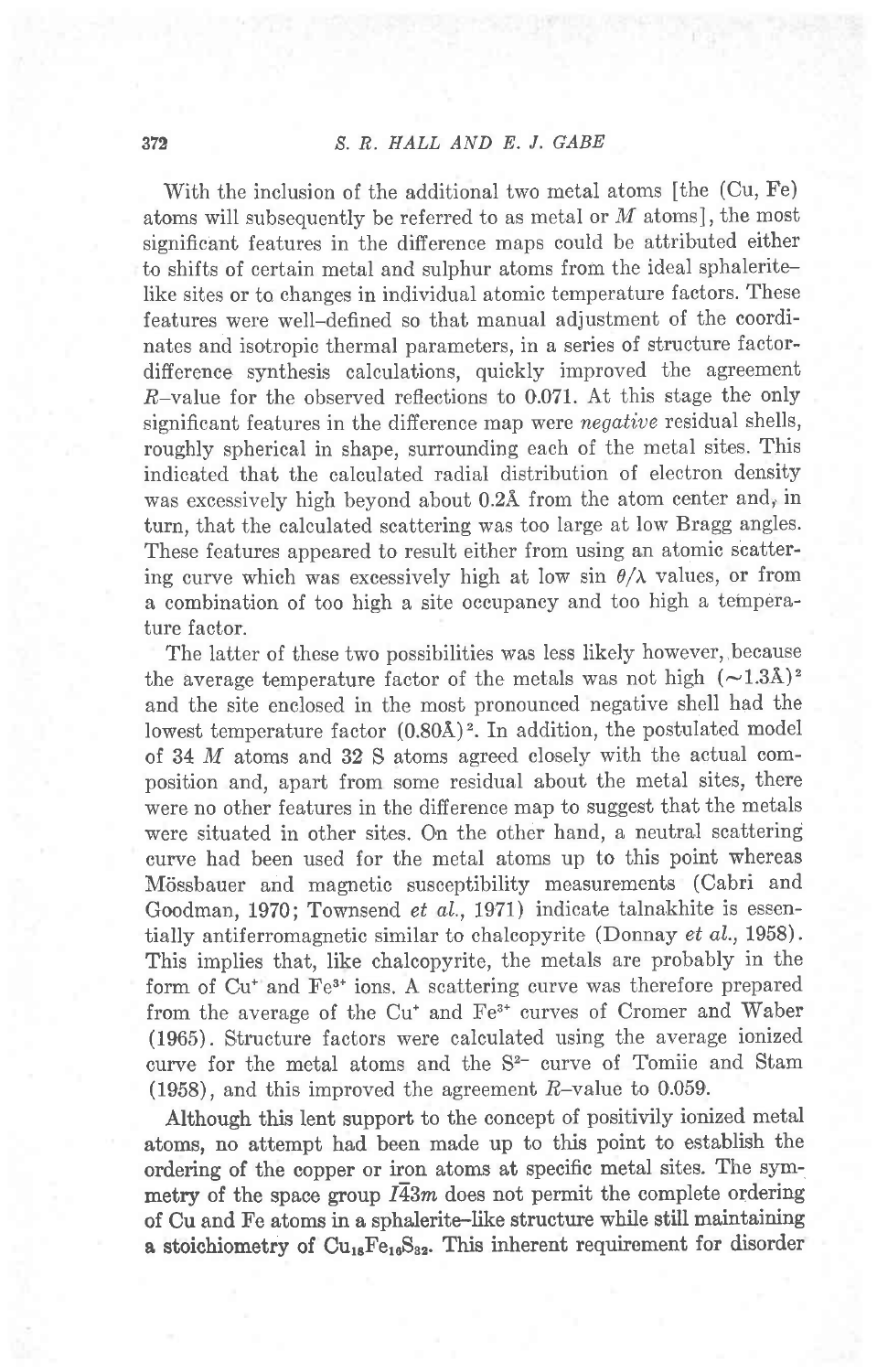of the metals was also recognised by Hiller and Probsthain in deriving the structure of  $\beta$ -phase with the composition Cu<sub>17.6</sub>Fe<sub>17.6</sub>S<sub>32</sub>. This, of course, does not exclude the possibility that some of the metal sites are occupied by one metal type. In fact, the concept of both order and disorder at the metal sites of talnakhite must be favoured over complete metal disorder for two reasons. First, the formation of the large cubic cell  $(10.6\text{Å})$ , over the smaller disordered cubic cell  $(5.3\text{Å})$  proposed for high-temperature chalcopyrite (Donnay and Kullerud, 1958; Yund and Kullerud, 1966), implies a longer-range ordering of the metals. Second, the information available to date on the magnetic structure of talnakhite, suggests an ordering of metals not dissimilar to that of chalcopyrite.

A difference systhesis calculated with the metals as averaged (Cu<sup>+</sup>, Fe3\*) atoms was examined for features that might indicate specific ordering of these atoms. Two of the sites did appear to have residual features in their environment which were different from the rest. The 2a site was still enclosed in a roughly spherical shell of negative residual density which indicated that the atom at this site may require a higher positive ionization than that provided by the scattering curve  $\left[\frac{f(Cu^*) + f(Fe^{3})}{2} \right]$ . The other site, 8c, was enclosed in a similar but *positive* shell of residual, suggesting that this atom should have less positive ionization. Structure factors calpulated as before, but with an  $Fe^{*3}$  atom at site  $2a$  and a Cu<sup>+</sup> atom at site 8c, decreased the R-value to 0.054. This improvement in agreement could not in itself be considered very significant but certainly this configuration now had to be considered on equal footing with the complete disorder structure for the remainder of the refinement. The difference maps now contained no pronounced features that could be attributed to coordinate or isotropic thermal parameter shifts. However, there were asymmetric residual features about some sites that indicated the possibility of thermal anisotropy. There was also a positive peak of about  $5e\AA^{-3}$  at  $(1/2, 0, 0)$  indicating that the metal atoms partially occupy the site  $6b$ . This is similar to the  $\beta$ -phase structure. The difference map gave no further evidence of metal ordering at specific sites. In addition, a interatomic distance calculation showed no significant differences in the various metal-sulphur distances that could be related directly to specific Fe-S and Cu-S bonds as found in chalcopyrite (Pauling and Brockway, 1932).

All subsequent refinement of coordinate and thermal parameters was performed by structure factor least squares, using the program CRYLSQ written by F. A. Kundell for the XRAY system. The two atomic arrangements (models  $A$  and  $B$ ) which were considered are described in Table 1. Each model was refined with 3 cycles of isotropic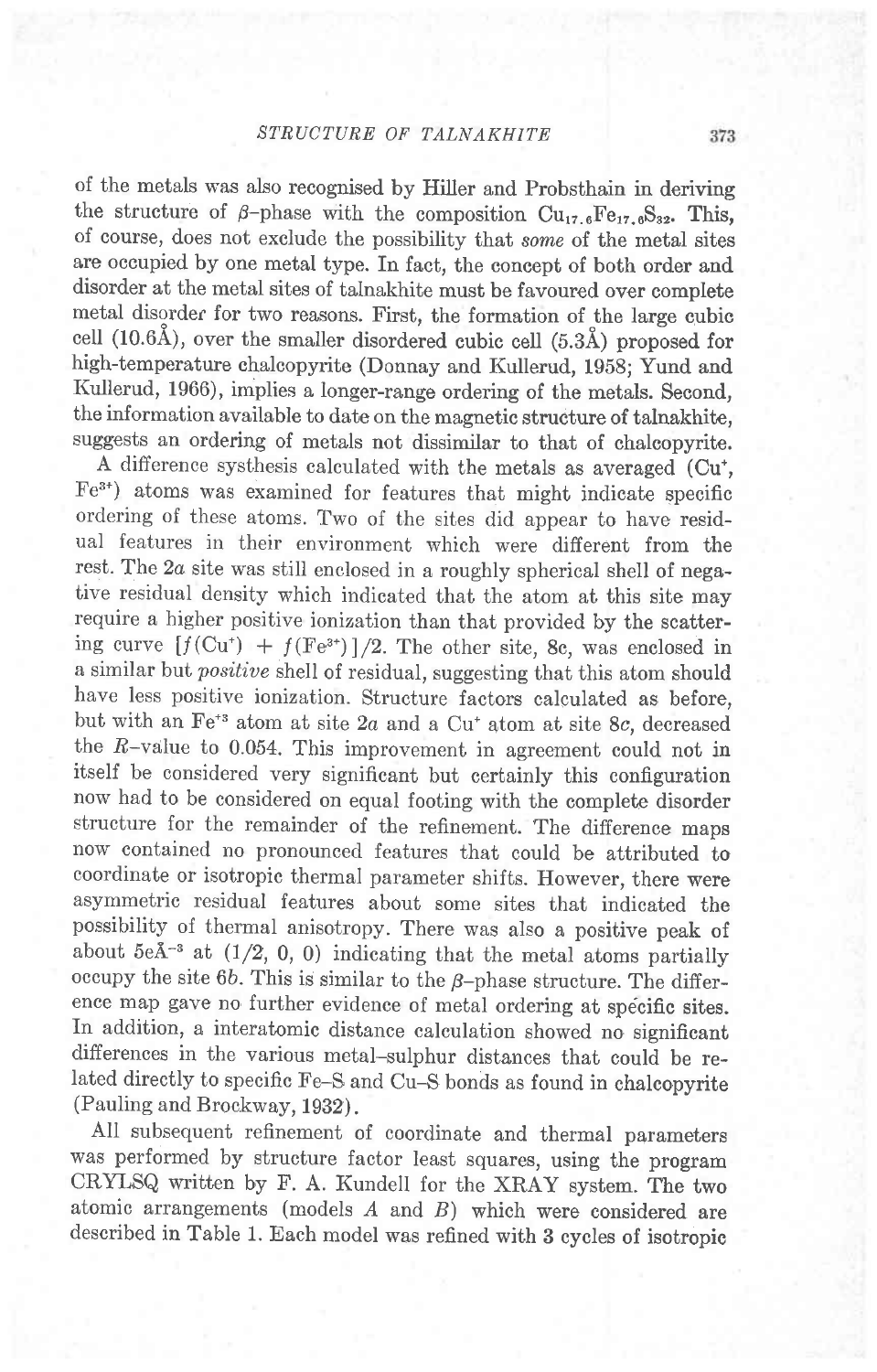### T.AB LE I

### Structure Models A and B

Each modet was refibed using 3 rounds of isotropic full-matrix SFLS (50 parameters, 13 variables) and 3 rounds of anisotropic full-matrix SFLS (85 parameters, 20 Yariables).

|     | Scattering Factors                                          |                                                                              |  |  |  |  |
|-----|-------------------------------------------------------------|------------------------------------------------------------------------------|--|--|--|--|
|     | Model A                                                     | Model B                                                                      |  |  |  |  |
| 2a  | $[\underline{f}(Cu^{+}) + \underline{f}(Fe^{3+})]/2$        | $f(Fe^{3+})$                                                                 |  |  |  |  |
| 12e | $[f(Cu^{+}) + f(Fe^{3+})]/2$                                | $[\underline{f}(Cu^{+}) + \underline{f}(Fe^{3+})]/2$                         |  |  |  |  |
| 12d | $\underline{f}(Cu^{+}) + \underline{f}(Fe^{3+})\frac{1}{2}$ | $[f(Cu^{+}) + f(Fe^{3+})]/2$                                                 |  |  |  |  |
| 8c  | $[f(Cu^{+}) + f(Fe^{3+})]/2$                                | $f(Cu^+)$                                                                    |  |  |  |  |
| 6b  | $[f(Cu^+)+f(Fe^{3})]/2$                                     | $[\underline{f}(\mathrm{Cu}^{\dagger}) + \underline{f}(\mathrm{Fe}^{3+})]/2$ |  |  |  |  |
| 8c  | $f(S^{2-})$                                                 | $f(s^{2-})$                                                                  |  |  |  |  |
| 24g | $f(S^{2-})$                                                 | $f(S^{2-})$                                                                  |  |  |  |  |
|     | Site                                                        |                                                                              |  |  |  |  |

\*The occupancy of Metal 5 was refined during the 3 rounds of isotropic least squares with a fixed isotropic temperature factor of 1.0 $\AA^2$ .

and 3 cycles of anisotropic full-matrix least squares using unit weights. The isotropic thermal parameter of metal 5 at site 6b was held constant at 1.0Å<sup>2</sup> but its occupancy was refined during the initial three cycles. with the inclusion of a fractional metal at this site there appeared no further evidence of atoms at the unoccupied interstitial sites.

The refined parameters for models  $A$  and  $B$  are shown in Table 2 and the structure factor magnitudes and phases are listed in Table  $3<sup>1</sup>$  Anomalous dispersion corrections  $\Delta f'$  and  $\Delta f''$  were not included in

#### TABLE 2

### Final Atomic Parameters and Standard Devisions (in parentheses)

The anisotropic temperature factors are expressed in the form T=exp[-2 $\pi$ (U<sub>jj</sub>a\* $\frac{h}{n}$ <sup>+</sup> + 2U<sub>jj</sub>a\* $\frac{h}{2}$ \*hi, ....)]. The<br>isotropic temperature factors (B in A<sup>2</sup>) were obtained from the initial rounds of isotrop

|      |                | Atom Site Model                 | <u>х/а</u>                       | y/b                                         | $2/\epsilon$                    |                                   | $U_{11} \times 10^{2} U_{22} \times 10^{2} U_{33} \times 10^{2} U_{12} \times 10^{2} U_{13} \times 10^{2} U_{23} \times 10^{2}$ |                                |                             |                               |                                                                        | Occup-<br>ancy | B                           |
|------|----------------|---------------------------------|----------------------------------|---------------------------------------------|---------------------------------|-----------------------------------|---------------------------------------------------------------------------------------------------------------------------------|--------------------------------|-----------------------------|-------------------------------|------------------------------------------------------------------------|----------------|-----------------------------|
| M(1) | 2a             | $\frac{\mathbb{A}}{\mathbb{B}}$ | $\circ$                          | $\begin{smallmatrix}0\0\0\end{smallmatrix}$ | $\mathbf{0}$                    | 1.08(17)                          | 1.08(17)                                                                                                                        | 1,08(17)                       | 0<br>$\mathbf 0$            | $\Omega$                      | 0<br>$\mathbf 0$                                                       | $1 - 00$       | 0, 91(14)<br>0.77(15)       |
| M(2) | 12e            | A<br>в                          | $\circ$<br>, 2570(4)<br>.2571(4) | 0<br>$\circ$                                | $\Omega$<br>0<br>$\theta$       | 0.83(17)<br>1.39(16)<br>1, 32(15) | 0, 83(17)<br>1,76(9)<br>1,66(9)                                                                                                 | 0.83(17)<br>1,76(9)<br>1,66(9) | $\mathbf 0$<br>$\mathbf{o}$ | $\theta$<br>$\ddot{\text{o}}$ | $-0.1(43)$<br>, 16(34)                                                 |                | 1, 00, 1, 30(5)<br>1, 23(5) |
| M(3) | 12d            | A<br>B                          | 1/2<br>1/2                       | 1/4<br>1/4                                  | $\bf{0}$<br>$\ddot{\mathbf{0}}$ | 1, 70(16)<br>1, 58(15)            | 1,55(9)<br>1, 47(8)                                                                                                             | 1, 55(9)<br>1,47(8)            | $\bf{0}$<br>$\bf{0}$        | $\Omega$<br>$\Omega$          | .00<br>$\Omega$                                                        |                | $1:00$ 1.27(5)<br>1, 18(5)  |
| M(4) | 8c             | V<br>в                          | .2522(9)<br>.2528(6)             | .2522(9)<br>, 2528(6)                       | .2522(9)<br>, 2528(6)           | 1, 71(8)<br>2,04(8)               | 1.71(8)<br>2,04(8)                                                                                                              | 1, 71(8)<br>2, 04(8)           | .02(11)                     |                               | .02(11) .02(11)<br>$-0.02(11) - 0.02(11) - 0.02(11)$                   | $1 - 00$       | 1, 33(6)<br>1,58(6)         |
| M(5) | 6 <sub>b</sub> | $\underline{\mathbb{A}}$<br>B   | 1/2<br>1/2                       | $\circ$<br>$\theta$                         | o                               |                                   |                                                                                                                                 |                                |                             |                               |                                                                        | 0.04(2)        | 1.00<br>1.00                |
| S(1) | 8c             | A<br>$\overline{B}$             | .1250(9)<br>.1245(9)             | $-1250(9)$<br>.1245(9)                      | $-1250(9)$<br>1245(9)           | 1, 80(35)<br>1, 54(35)            | 1,80(35)<br>1, 54(35)                                                                                                           | 1.80(35)<br>1.54(35)           |                             |                               | $-29(20) - 29(20) - 29(29)$<br>$-18(26) - 18(26) - 18(26)$             | 1.00           | 1, 55(20)<br>1.36(22)       |
| S(2) | 24g<br>s       | ◬<br>в                          | .1207(7)<br>, 1209(7)            | .3740(5)<br>$-3737(6)$                      | .3740(5)<br>.3737(6)            | 1, 32(36)<br>1, 23(37)            | 1, 20(20)<br>1, 29(21)                                                                                                          | 1, 20(20)<br>1, 29(21)         |                             |                               | $-0.04(14) - 0.04(14) - 0.03(27)$<br>$-0.03(16) - 0.03(16) - 0.09(28)$ | $1 - 00$       | 0.94(6)<br>0, 95(7)         |

<sup>1</sup> To obtain a copy of this material, order NAPS Document No. 01717 from National Auxiliary Publications Service of the A.S.I.S., c/o CCM Information Corporation, 866 Third Avenue, New York, N. Y. 10022; remitting \$2.00 for microfiche or \$5.00 for photocopies, in advance, payable to CCMIC-NAPS.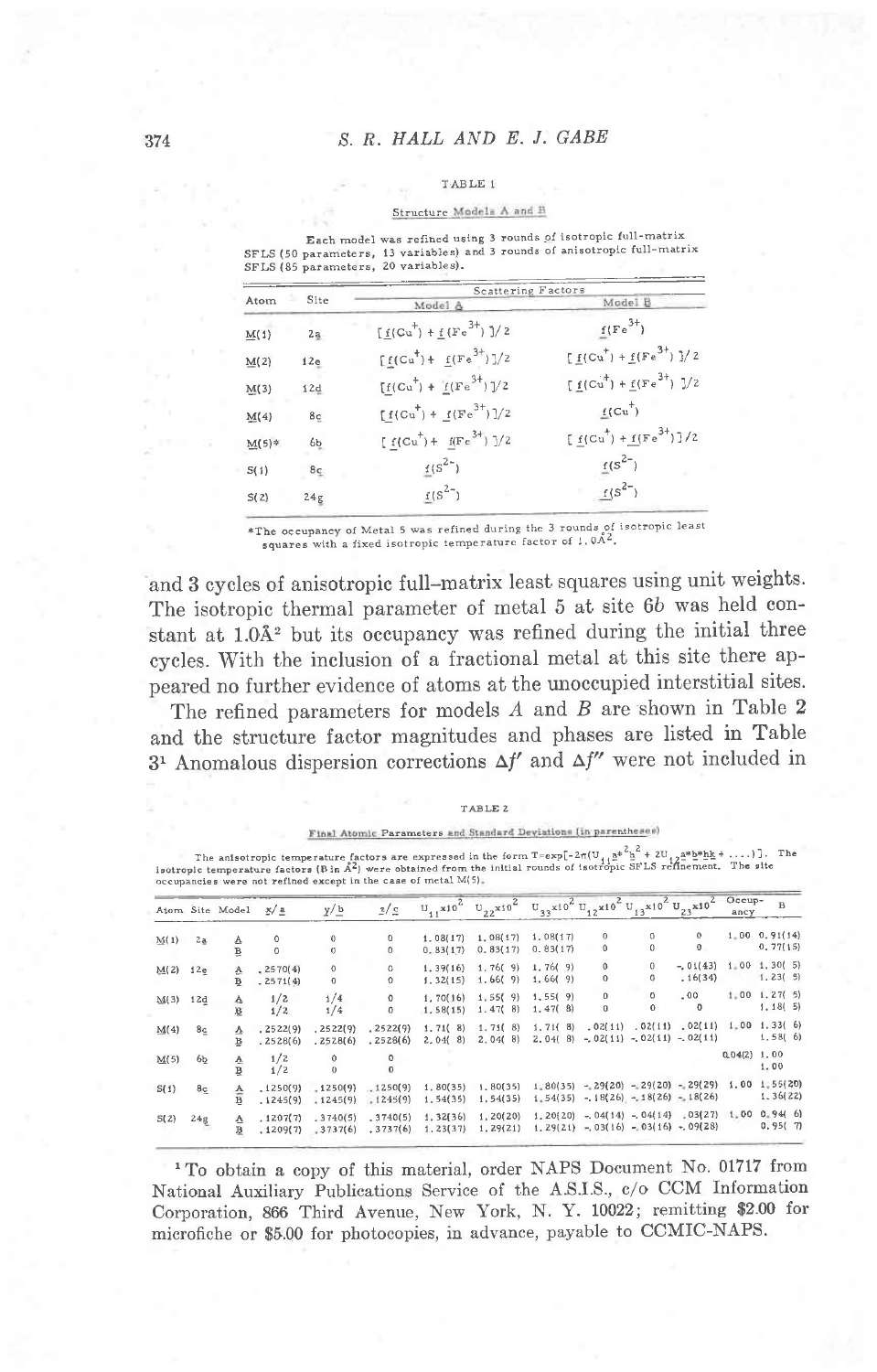the least squares process but were applied to each model in a structure factor calculation on completion of the refinement. The corrections used were  $\Delta f'_{\text{Cu}} = 0.36, \Delta f'_{\text{Fe}} = 0.37, \Delta f'_{\text{S}} = 0.13, \Delta f''_{\text{Cu}} = 1.36, \Delta f''_{\text{Fe}} =$ 0.92, and  $\Delta f$ 's = 0.16 (Cromer, 1965). The final R-values were 0.053 for Model  $A$  with no anomalous dispersion corrections, 0.060 for model A with  $\Delta f'$  and  $\Delta f''$  corrections, and 0.066 for the inverse of model A with  $\Delta f'$  and  $\Delta f''$  corrections. The R-values for the equivalent calculation on model  $B$  were 0.045, 0.051, and 0.060. Correction for secondary extinction was not applied to the  $F_o$ -data both because of the high mosaicity of the talnakhite crystals and the lack of consistent evidence for this effect in the  $I_o/I_c$  ratios.

# DESCRIPTION OF THE STRUCTURE

The atomic coordinates of talnakhite, listed in Table 2, do not vary significantly for the two atomic arrangements. These values provide, to reasonably accuracy, the displacements of the atoms from the idealized sphalerite sites. On the other hand the thermal motion and occupancy parameters, also listed in Table 2, are of questionable reliability. This is not only to the interaction of these two types of parameters in an X-ray structure refinement but also to the lack of conclusive information about the ordering and ionization of the Cu and Fe atoms. Therefore comparison of the two refinement models can only be, at best, qualitative, and no attempt has been made to accurately balance the total charge of the anions and cations. Also, in the absence of conclusive X-ray evidence, it should be stressed that models refined in this analysis represent only two of a number of possible atomic arrangements and that conclusive identification of the true metal ordering and ionization must await additional information from other techniques.

The structure of talnakhite is similar, both in cell and atomic arrangement, to that of binnite  $Cu_{12}As_{4}S_{13}$  (Wuensch et al., 1965) and of tetrahedrite  $Cu_{12}Sb_{4}S_{13}$  (Wuensch, 1964). The similarity of these minerals in diffraction aspect had been reported previously (Cabri, 1967). This study shows, however, that the talnakhite structure differs in two important respects from the structures of binnite and tetrahedrite. First, metal atoms are located at site  $2a$  in talnakhite while there are sulphurs in binnite and tetrahedrite. Second, the eight sulphur atoms at site 8c in talnakhite are absent in the other two structures. These depariures give rise to a significantly different distortion of the atoms from the sphalerite-like sites and make further comparison of these structures unwarranted.

The interatomic distances and angles, calculated using the coordi-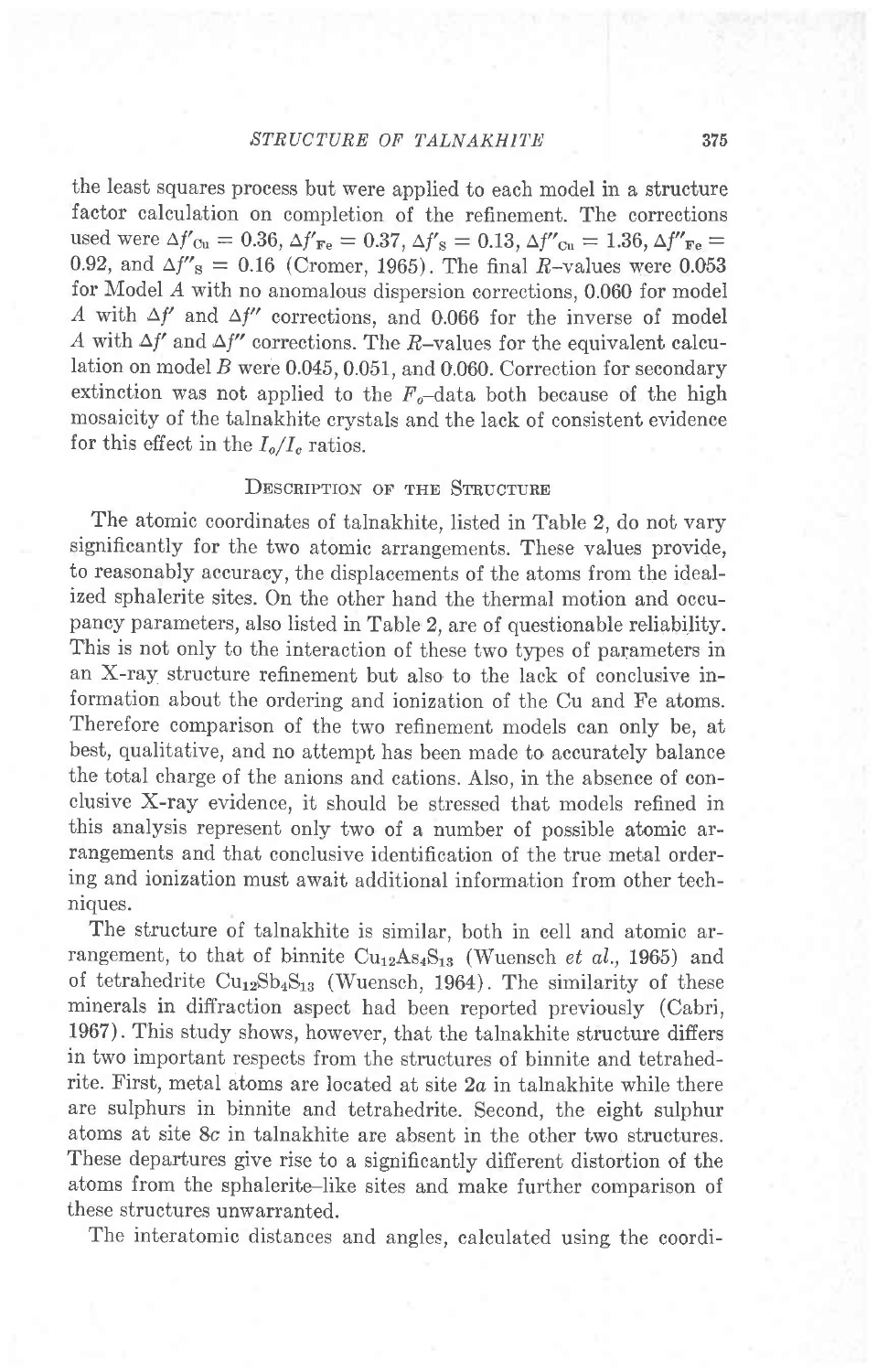nates from models A and B in Table 2, do not differ significantly. These values are listed for model  $A$  in Table 4 and are shown diagrammatically in Figure 2. Three atoms show substantial shifts away from the idealized sphalerite sites, with  $M(2)$  having the largest displacement of 0.075Å. This consistent with the inclusion of the atom  $M(1)$ at site  $2a$ , which is intersitial to the sphalerite structure. Despite this shift, the  $M(1)-M(2)$  distance of 2.72Å is significantly shorter than a close Fe-Fe contact of 2.82Å in cubanite  $CuFe<sub>2</sub>S<sub>3</sub>$  (Fleet, 1971) but longer than a comparable  $(F_{e},Ni) - (Fe,N_i)$  distance of 2.52Å in pentlandite (Fe, Ni)<sub>9</sub>S<sub>8</sub> (Pearson and Buerger, 1959). Comparison of the metal-metal distances between these structures is difficult, however, due to the substantially different environments of the metal atoms. In the structure of cubanite, the  $\text{FeS}_4$  tetrahedra share one common edge but, in pentlandite, the  $(F_{e}, N_i)S_4$  tetrahedra share three edges. In talnakhite, each  $M(2)S_4$  tetrahedron shares an edge with one  $M(1)S<sub>4</sub>$  tetrahedron, and as a consequence, the latter shares all six of its edges. This results in a close second-neighbour octahedral coordination of  $M(2)$  atoms about the  $M(1)$  atom. Therefore the struc-

### TABLE 4

### Interatomic Distances and Angles

Calculated from coordinates in Table 2, model A. Standard deviations are in parentheses-

| Distances (in Angstroms) |       |      |  | Angles (in degrees)  |        |     |  |  |
|--------------------------|-------|------|--|----------------------|--------|-----|--|--|
| $S(1) - M(1)$            | 2.293 | (13) |  | $M(1) - S(1) - M(2)$ | 72,0   | (3) |  |  |
| $S(1) - M(2)$            | 2,337 | (13) |  | $M(1) - S(1) - M(4)$ | 180.0  | (3) |  |  |
| $S(1) - M(4)$            | 2.334 | (13) |  | $M(2) - S(1) - M(2)$ | 110.9  | (3) |  |  |
|                          |       |      |  | $M(2) - S(1) - M(4)$ | 108.0  | (3) |  |  |
| $S(2) - M(2)$            | 2.289 | (13) |  |                      |        |     |  |  |
| $S(2) - M(3)$            | 2.268 | (13) |  | $M(2) - S(2) - M(3)$ | 108, 3 | (3) |  |  |
| $S(2) - M(4)$            | 2.295 | (13) |  | $M(2) - S(2) - M(4)$ | 108.2  | (3) |  |  |
| $S(2) - M(5)$            | 2,280 | (13) |  | $M(2) - S(2) - M(5)$ | 68.6   | (3) |  |  |
|                          |       |      |  | $M(3) - S(2) - M(3)$ | 111.3  | (3) |  |  |
| $S(1) - S(1)$            | 3,744 | (19) |  | $M(3) - S(2) - M(4)$ | 110.3  | (3) |  |  |
| $S(1) - S(2)$            | 3,731 | (19) |  | $M(3) - S(2) - M(5)$ | 71.2   | (3) |  |  |
| $S(1) - S(2)$ *          | 3.785 | (19) |  | $M(4) - S(2) - M(5)$ | 176.8  | (3) |  |  |
| $S(2) - S(2)$            | 3.794 | (19) |  | $S(1) - M(1) - S(1)$ | 109.5  | (3) |  |  |
| $S(2) - S(2)$ *          | 3,775 | (19) |  |                      |        |     |  |  |
| $S(2) - S(2)$ *          | 3,697 | (19) |  | $S(1) - M(2) - S(1)$ | 106.5  | (3) |  |  |
| $S(2) - S(2)*$           | 3.706 | (19) |  | $S(1) - M(2) - S(2)$ | 109.8  | (3) |  |  |
|                          |       |      |  | $S(2) - M(2) - S(2)$ | 111.1  | (3) |  |  |
| $M(1) - M(2)$            | 2.722 | (18) |  |                      |        |     |  |  |
|                          |       |      |  | $S(2) - M(3) - S(2)$ | 109.2  | (3) |  |  |
| $M(2) - M(2)$            | 3,850 | (19) |  | $S(2) - M(3) - S(2)$ | 109.6  | (3) |  |  |
| $M(2) - M(3)$            | 3.693 | (18) |  |                      |        |     |  |  |
| $M(2) - M(4)$            | 3,714 | (19) |  | $S(1) - M(4) - S(2)$ | 107.4  | (3) |  |  |
| $M(2) - M(4)*$           | 3.778 | (19) |  | $S(2) - M(4) - S(2)$ | 111.5  | (3) |  |  |
| $M(2) - M(5)$            | 2.574 | (18) |  |                      |        |     |  |  |
|                          |       |      |  | $S(2) - M(5) - S(2)$ | 108.3  | (3) |  |  |
| $M(3) - M(3)$            | 3,745 | (19) |  | $S(2) - M(5) - S(2)$ | 111.8  | (3) |  |  |
| $M(3) - M(4)$            | 3,745 | (19) |  |                      |        |     |  |  |
| $M(3) - M(5)$            | 2,648 | (18) |  |                      |        |     |  |  |

\*The preceding interatomic distance on angle in the list is between atoms at different but cquivalent sites.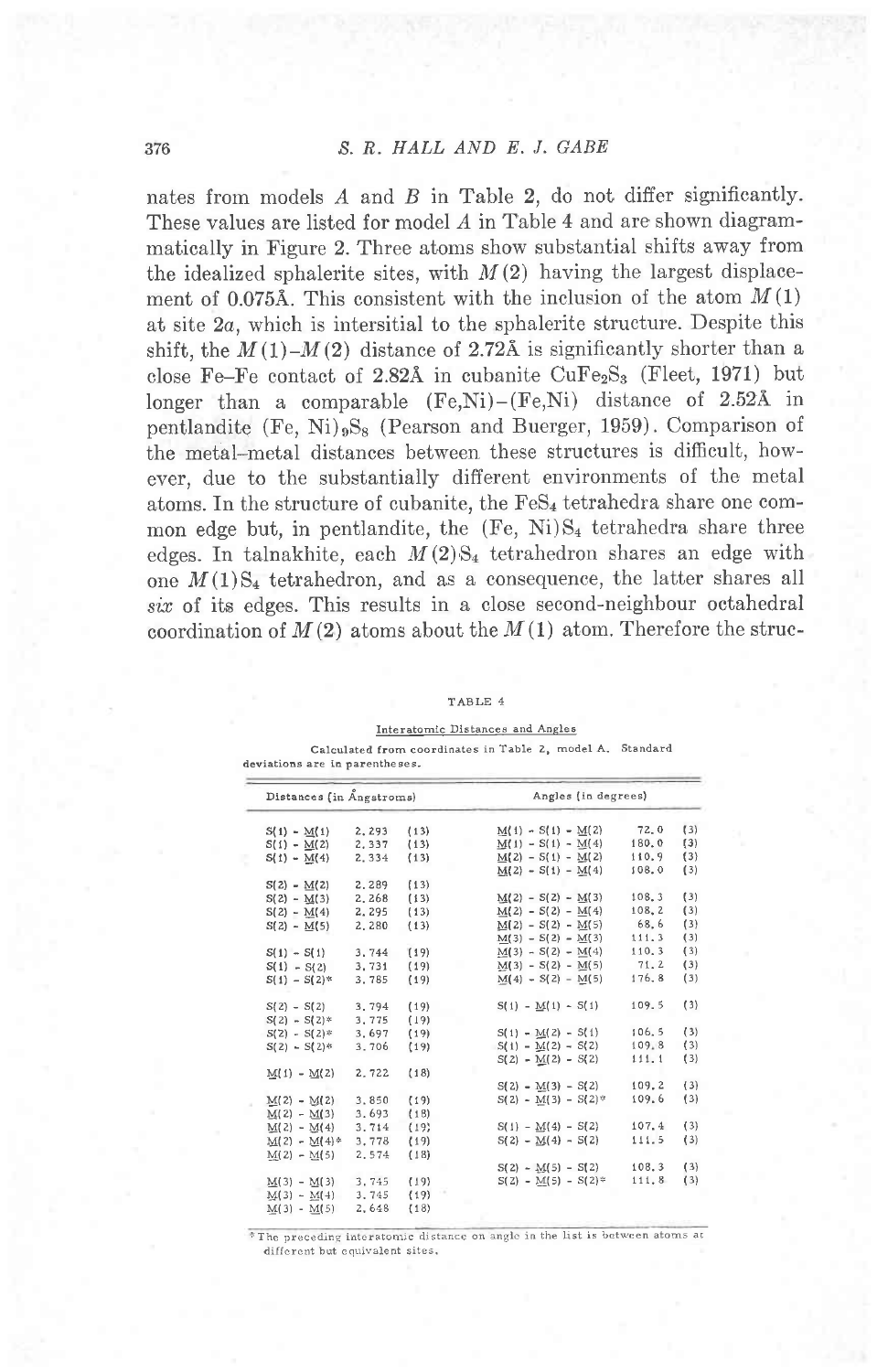## STRUCTURE OF TALNAKHITE



Frc. 2. A partial structure model of talnakhite showing the metal coordination about the two independent sulphur atoms with selected interatomic distances (in Angstroms) and angles (in degrees) calculated for model  $A$ .

ture of talnakhite, unlike that of either cubanite or pentlandite, contains both asymmetric (about the  $M(2)$  atom) and symmetric (about the  $M(1)$  atom) second-neighbour metal coordination. The nature of the electronic interaction between these atoms, particularly in the absence of real evidence to their identity, is not understood.

The fivefold coordination of the metals about the S(1) atom can be described as a distorted trigonal bi-pyramid (see Figure 2). Four of these atoms, three  $M(2)$  and one  $M(4)$ , form angles close to tetrahedral and the fifth,  $M(1)$ , forms a bond parallel to  $S(1)-M(4)$  and a  $M(1)$ -S(1)- $M(2)$  angle of 72.0°. This compares with a similar Fe-S-Fe angle of 74.7° in cubanite (Fleet, 1971).

The other two major displacements of atoms from the sphaleritelike sites can also be attributed to the inclusion of  $M(1)$  at the site 2a. The  $S(2)$  atoms, which share the edge of the  $M(2)$  tetrahedra, are 0.0454 from the idealized site. The S(2) atom has essentially shifted in a parallel direction to the displacement of  $M(2)$ , but slightly away. This results in a  $S(2)-M(2)$  distance of 2.289Å close to the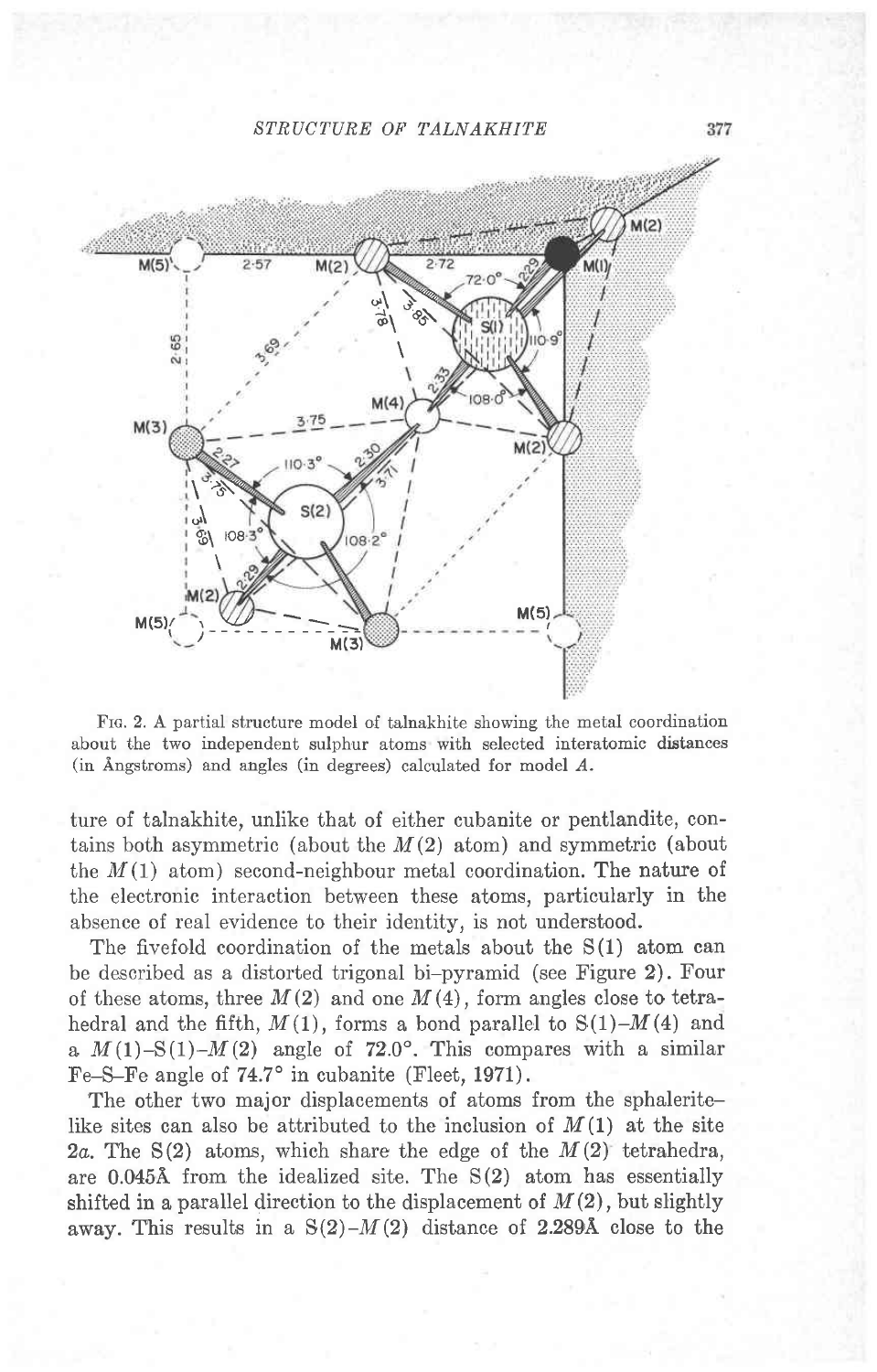

Fra. 3. A partial structural model of talnakhite showing the atomic thermal ellipsoids of model A plotted at the 90 percent probability level.

"ideal" distance of  $2.293\text{\AA}$ . As  $S(2)$  shifts towards the tetrahedron edge bounded by  $M(3)$  this reduced the  $S(2)-M(3)$  distance to  $2.268$ Å.

The only other sipificant atomic change from the idealized structure is the 0.037Å shift of  $M(4)$ , along the 3-fold rotor axis of the cell, towards the tetrahedron face bounded by three S(2) atoms. The shifts of the  $S(2)$  atoms in the plane of this face but directly away from the center, appears sufficient to move the equilibrium centre of the tetrahedron and, consequently, the  $M(4)$  atom towards this face.

The anisotropic  $U_{ij}$  thermal paramenters are listed in Table 2 and displayed diagrammically in Figure 3 as thermal displacement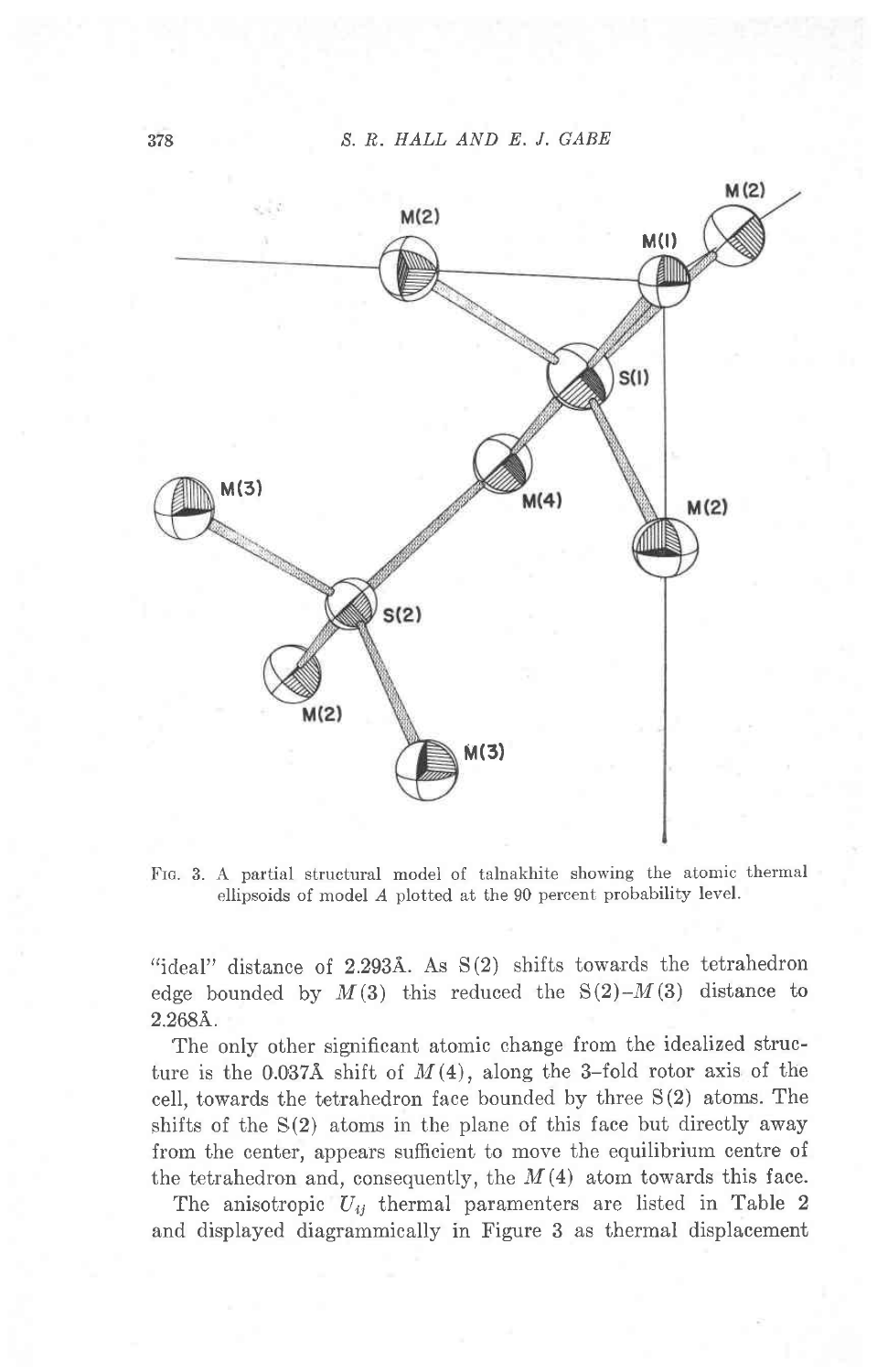ellipsoids. The ellipsoids were drawn using the program ORTEP (Johnson, 1965). These show that the thermal motion of both metals and sulphur atoms is essentially isotropic. Both the  $M(3)$  and  $S(2)$ atoms have thermal ellipsoids flattened in the direction of their displacement from the idealized sphalerite sites but this cannot be considered significant with respect to the standard deviations. Similarly, the elongation of the  $M(3)$  thermal ellipsoids is probably not real, as suggested by the reversal of anisotropic components in the refinement of models A and B. It is most probable, particularly as the ratio of reflection data to atomic variables in the least squares refinement process is not high (see Tablel), that some anisotropic parameters are compensating for errors in the data, or for asymmetric electron residual in the structure not necessarily due to thermal motion effects. Variations in isotropic temperature factor are probably not reliable for similar reasons. This is especially true because the effects of site occupancy and its interaction with ionized scattering curves constitute a symmetric effect that is difficult to distinguish from variation in isotropic thermal motion. Because of this, no attempt was made to refine site occupancy, except in the case of  $M(5)$  where the value is low (4 percent). Similarly, the low thermal parameters for  $M(1)$ do not appear significant, though they would be consistent with the constraints placed on this atom by its closely packed environment.

## ACKNOWLEDGEMENTS

The authors are grateful to Dr. L. J. Cabri of the Mineral Sciences Division for suggesting talnakhite for study and for supplying the crystals. Thanks are due to J. F. Rowland and J. M. Stewart of this laboratory for assistance in the preliminary X-ray survey of this structure and to a number of members of the Mineral Sciences Division, particularly Dr. E. H. Nickel for their discussion and suggestions during the course of this analysis. We were grateful to Dr. C. P. Huber of the'National Research Council of Canada for her assistance in the use of the NRC version of the ORTEP program. The authors are aiso grateful to Prof. G. Donnay for her constructive critique of the manuscript, and to Prof. B. J. Wuensch for several valuable suggestions on reviewing this paper.

### REFERENCES

- BUD'KO, I. A., AND E. A. KULAGOV (1963) Natural cubic chalcopyrite. Dokl. Akad.<br>Nauk. SSSR 152, 408-410 [English transl. Dokl. Acad. Sci. USSSR, Earth Sci. Sect. 152, 135-147 (1965).]
- Busing, W. R. (1970) Least squares refinement of lattice and orientation parameters for use in automatic diffractometry. In F. R. Ahmed, (ed.) Crystallographic Computing. Munksgaard, Copenhagen, 319-330.

CABRI, L. J. (1967). A new copper iron sulphide. Econ. Geol. 62, 910-925.

-, AND R. H. GOODMAN (1970) Mössbauer spectra of copper-iron sulphides. Geokhimiya, 636-639 [English transl. Geochem. Internat. 7, 453-455 (1970).]